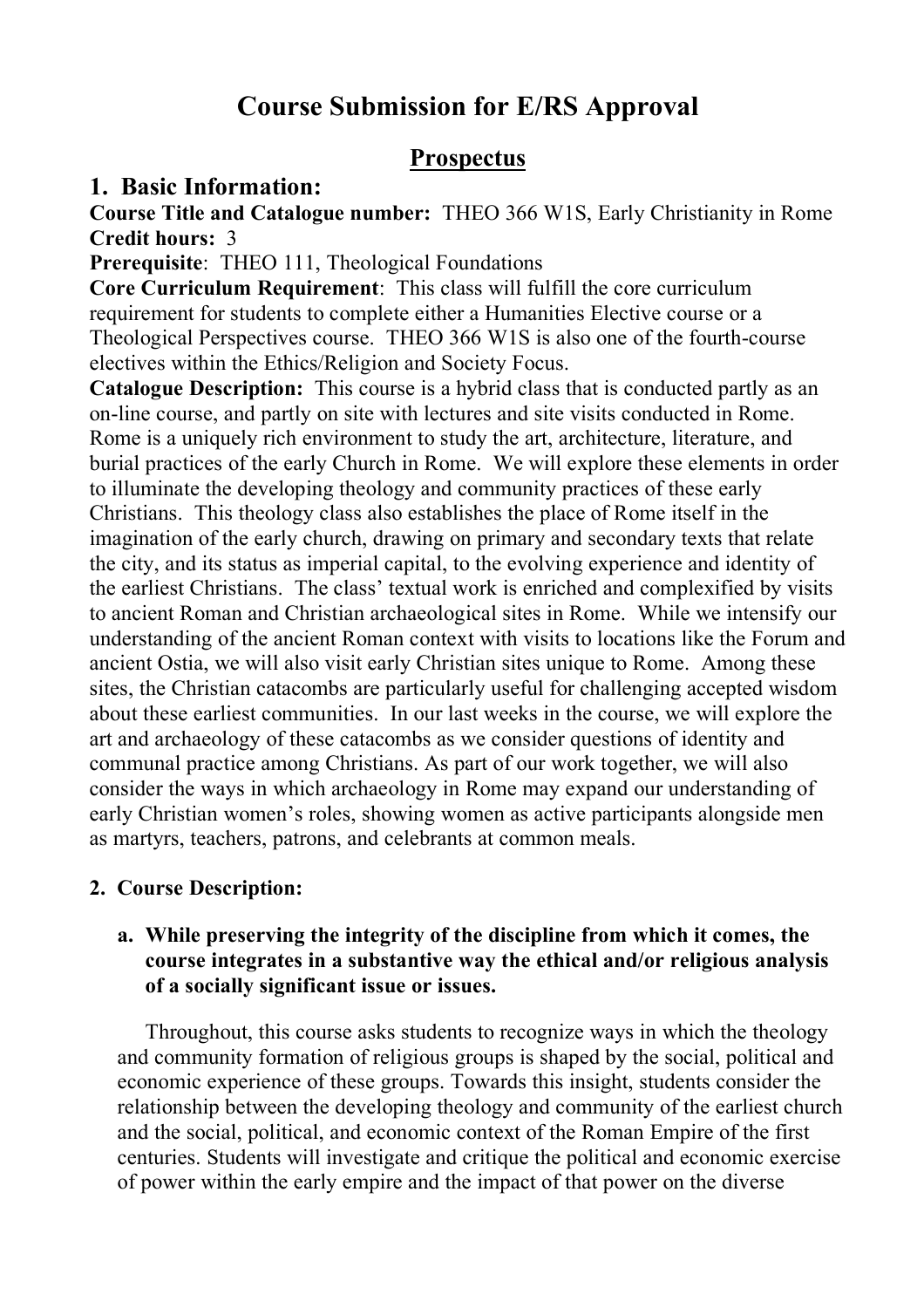groups of peoples within its boundaries. In our site visits, we will address the manifestation of imperial power in locations like the Ara Pacis, the Forum and imperial Ostia. Our work will also include recognizing the signs of religious and ethnic diversity in both ancient texts and material remains related to Rome. When it comes to Judaism and Christianity, students will encounter ethical questions around the status and interaction of persecuted religious minorities within an imperial context. In turn, this encounter leads to debates over the way imperial power and persecution impacted theology and the growing differentiation between Jewish and non-Jewish Christians in the first centuries. Drawing on methodology of biblical interpretation developed in Theo 111, students will be asked to consider and critique how early Christian texts centered on this relationship between Jewish and non-Jewish Christians have been, and continue to be, used towards anti-Judaism and anti-Semitism. We will also explore the way that religious persecution at the hands of the Romans helped to form identity and religious practices around martyrdom as an enduring element of the Christian faith. In part, these conversations over the operations of imperial power and religious identity will draw on post-colonial analysis in making comparisons and contrast with the dialogue between modern politics and religion. For instance, the course includes discussion of the early Christian appropriation of imperial structures and imagery, and the use of such structures towards enforcing colonial power in the modern period.

In common with Theo 111, this class engages theology as the "mutually critical dialogue between human experience and religious traditions." As liberationist and feminist theologians and biblical scholars have observed, too often theologians and religious communities have neglected or ignored the experience of marginalized groups. This class engages the ethical work of recognizing and exploring the experience and roles of women and enslaved people as marginalized groups within the early Christian and broader Roman context. In both the first module introducing the Roman Empire, and in the module over martyrdom, students will consider the place of the enslaved within Rome and engage the scholarly designation of the Roman Empire as a "slave society." This conversation leads to ethical reflection about the way relationships of slave owner and enslaved are shaped by slavery as an institution in antiquity, our own American history, and today. Moreover, the topic of slavery in ancient Rome also invites theological/ethical reflection since slavery appears in biblical texts both as theological metaphor and as a living institution within the Christian community. In module three, four and five, the course also introduces students to academic re-evaluations of women's roles in the ancient world, and in early Christianity more specifically. This revision in the scholarship suggests a broader and more active participation of women than previously recognized in communities throughout the Greco-Roman world, including the earliest Christian groups. In both the textual and archaeological record centered on Rome, we will consider the evidence for Christian women as active and equal participants alongside men. In turn, we will consider the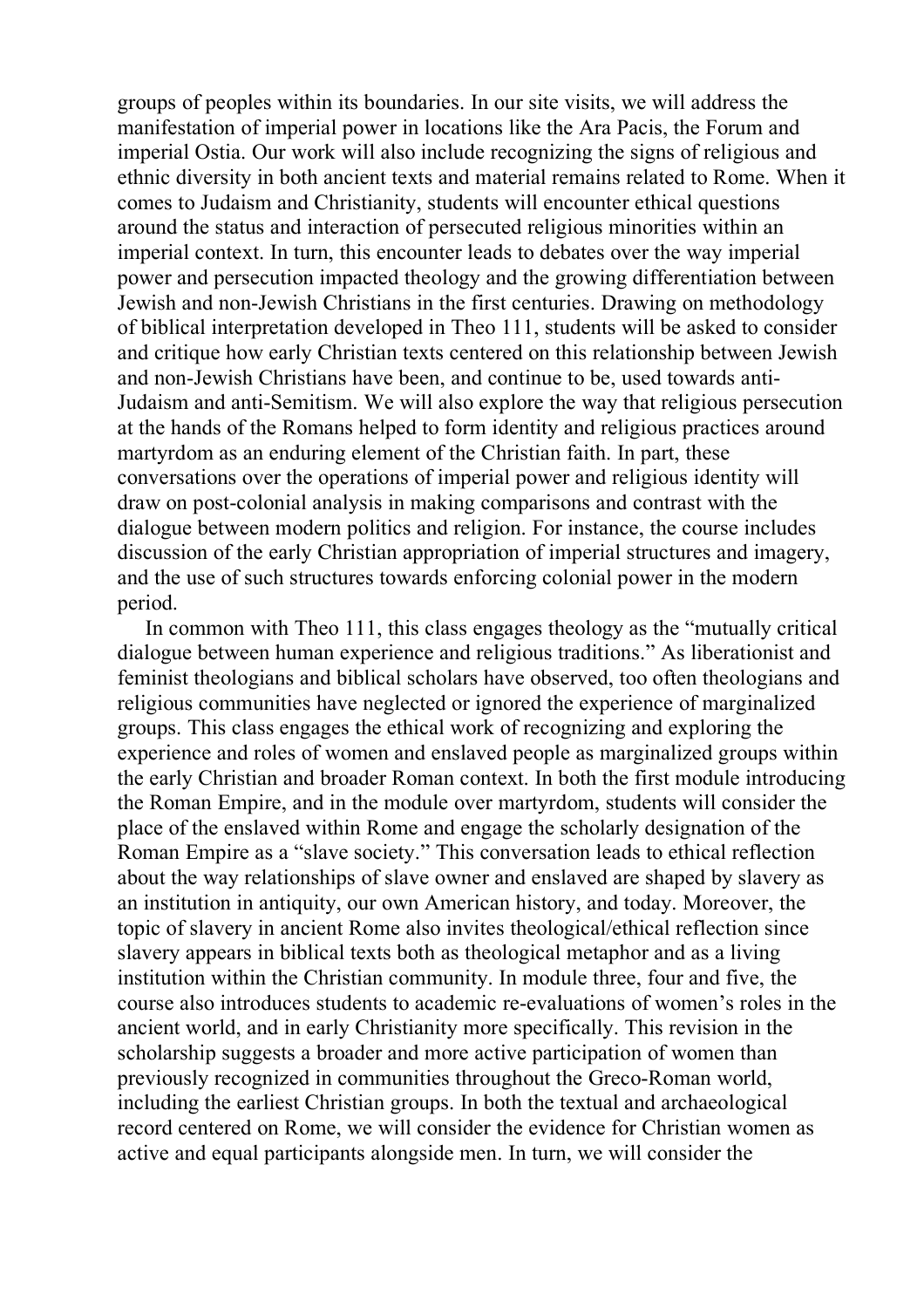implications of this evidence for modern ethical debates around gender in society and the church.

## **b. The course is clearly identified as an E/RS course.**

The course syllabus clearly states that this is an E/RS course and the course description describes the way in which the course meets E/RS objectives of substantive and regular ethical and religious analysis of socially significant issues.

# **c. The course provides regular and substantive opportunities for critical discussion.**

As a hybrid class, this course asks students to engage content in a number of formats that encourage student exploration and consideration of different points of view. While students will complete writing assignments both individually and in pairs that require them to substantively consider ethical and religious analysis of particularly issues, they will also carry out discussions on such issues virtually with discussion board postings and in on-site discussions in Rome.

# **d. The course complements, in some demonstrable way, the other required courses that make up the E/RS Focus.**

This course builds upon, and continues the work of Theo 111 in exploring theology as a "mutually critical dialogue between human experience and religious traditions," and of Phil 100 in considering "the role of justice in a good life." As part of that building exercise, the class not only highlights the place of experience in shaping religious belief and traditions, but it conducts the ethical work of engaging varieties of human experience that include the perspectives of marginalized groups. The class asks students to consider the way that such human experience has been incorporated in Christian scripture and other early Christian non-canonical texts, drawing on principles of biblical interpretation introduced in Theo 111. As in Theo 111, students in this course explore the process of theological development and analysis regarding such topics as Christology, martyrdom, slavery and Christian identity. The class also continues the work of foundational E/RS courses by drawing students' attention to connections between religious faith, intellectual thought and contemporary ethical issues including sexism in the church and society and the relationship of imperial/colonial structures to Christianity.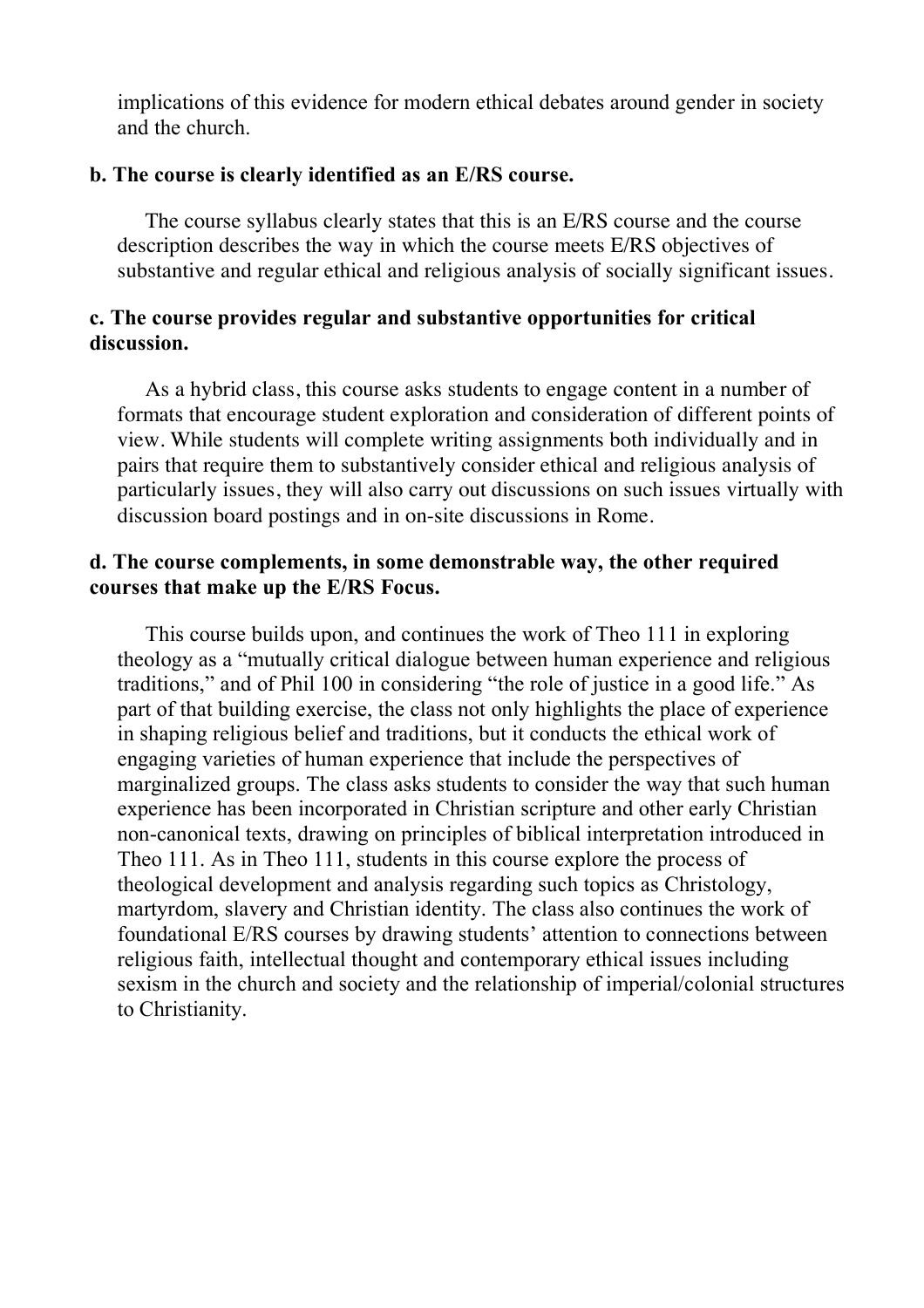# **THEO 366 W1S Early Christianity in Rome**

Summer 2019 Dr. Anna Miller, professor<br>Office: 312 Hinkle Hall Office phone: (513) 745-3033 e-mail: millera31@xavier.edu Cell Phone: (402) 850-9166

#### **Course Description:**

This course is a hybrid class that is conducted partly as an on-line course, and partly on site with lectures and site visits conducted in Rome. Rome is a uniquely rich environment to study the art, architecture, literature, and burial practices of the early Church in Rome. We will explore these elements in order to illuminate the developing theology and community practices of these early Christians. This theology class also establishes the place of Rome itself in the imagination of the early church, drawing on primary and secondary texts that relate the city, and its status as imperial capital, to the evolving experience and identity of the earliest Christians. The class' textual work is enriched and complexified by visits to ancient Roman and Christian archaeological sites in Rome. While we intensify our understanding of the ancient Roman context with visits to locations like the Forum and ancient Ostia, we will also visit early Christian sites unique to Rome. Among these sites, the Christian catacombs are particularly useful for challenging accepted wisdom about these earliest communities. In our last weeks in the course, we will explore the art and archaeology of these catacombs as we consider questions of identity and communal practice among Christians. As part of our work together, we will also consider the ways in which archaeology in Rome may expand our understanding of early Christian women's roles, showing women as active participants alongside men as martyrs, teachers, patrons, and celebrants at common meals.

This class has a **diversity flag** and recognizes that while our experiences of the world may seem absolute, in many ways they are shaped by our culture. The ability to analyze the ways that cultures affect experiences and opportunities is invaluable in today's society. In this course, you will examine the social, economic, political, psychological, and cultural experiences and positions of individuals and groups defined by gender, race, sexual orientation, ethnicity, socioeconomic class, age, religion, and physical/mental abilities. The ability to explain your own cultural perspective and make meaningful comparisons to other cultural perspectives will improve your ability to live and work effectively with diverse groups and individuals.

**Ethics/Religion & Society Fourth Course Elective**: THEO 366 W1S is one of the fourth-course electives within the Ethics/Religion and Society Focus. Throughout, this course asks students to recognize ways in which the theology and community formation of religious groups is shaped by the social, political and economic experience of these groups. Towards this insight, students consider the relationship between the developing theology and community of the earliest church and the social, political, and economic context of the Roman Empire of the first centuries. Our work will also include recognizing the signs of religious and ethnic diversity in both ancient texts and material remains related to Rome. When it comes to Judaism and Christianity, students will encounter ethical questions around the status and interaction of persecuted religious minorities within an imperial context. Drawing on methodology of biblical interpretation developed in Theo 111, students will be asked to consider and critique how early Christian texts centered on this relationship between Jewish and non-Jewish Christians have been, and continue to be, used towards anti-Judaism and anti-Semitism. We will also explore the way that religious persecution at the hands of the Romans helped to form identity and religious practices around martyrdom as an enduring element of the Christian faith. In part, these conversations over the operations of imperial power and religious identity will draw on post-colonial analysis in making comparisons and contrast with the dialogue between modern politics and religion.

In common with Theo 111, this class engages theology as the "mutually critical dialogue between human experience and religious traditions." As liberationist and feminist theologians and biblical scholars have observed, too often theologians and religious communities have neglected or ignored the experience of marginalized groups. This class engages the ethical work of recognizing and exploring the experience and roles of women and enslaved people as marginalized groups within the early Christian and broader Roman context. In both the first module introducing the Roman Empire, and in the module over martyrdom, students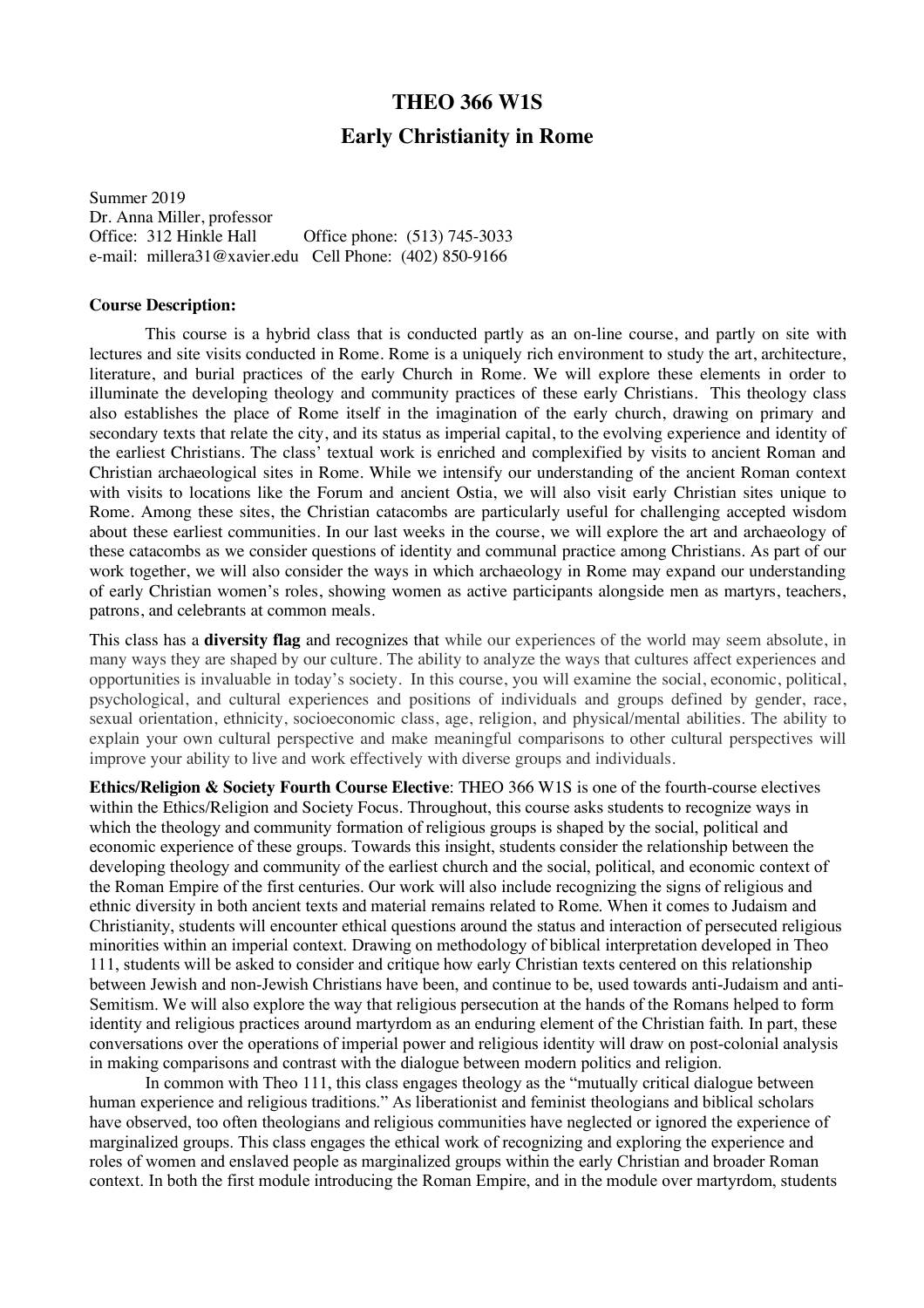will consider the place of the enslaved within Rome and engage the scholarly designation of the Roman Empire as a "slave society." This conversation leads to ethical reflection about the way relationships of slave owner and enslaved are shaped by slavery as an institution in antiquity, our own American history, and today. Moreover, the topic of slavery in the ancient Roman context also invites theological/ethical reflection since slavery appears in biblical texts both as theological metaphor and as a living institution within the Christian community. In module three, four and five, the course also introduces students to academic re-evaluations of women's roles in the ancient world, and in early Christianity more specifically. This revision in the scholarship suggests a broader and more active participation of women than previously recognized in communities throughout the Greco-Roman world, including the earliest Christian groups. In both the textual and archaeological record centered on Rome, we will consider the evidence for Christian women as active and equal participants alongside men. In turn, we will consider the implications of this evidence for modern ethical debates around gender in society and the church. In this way, this course will further E/RS objectives of (a) heightened awareness about ethical and religious dimensions of socially significant issues; (b) increased ability to use theological methods and principles effectively in the analysis of socially significant issues; and (c) strengthened development of a world view that is oriented to responsible action.

### **Student Learning Objectives:**

This course is part of the Xavier Core Curriculum, which aims to develop people of learning and reflection, integrity and achievement, in solidarity for and with others. It addresses the following core learning objectives at the introductory level:

- **1.** Students describe and examine the multifaceted character of society and how the inclusion of different perspectives can influence one's worldview
- **2.** Students demonstrate an understanding of and provide examples of how complex social locations shape the life chances of diverse groups of people across the globe

In addition, the course addresses the following course and department specific learning objectives:

- **1.** Students will consider the historical-political context of early Christians during the first centuries of the Roman Empire
- **2.** Students will explore socio-economic, religious, ethnic and gender diversity within the Roman Empire through the lens of religious practice
- **3.** Students will investigate the place of Rome as a city in the imagination and identity of the early Church
- **4.** Students will explore the archaeological remains of early Christians and pertinent Roman archaeological remains of the first-centuries in conversation with developing identity and theology of the early Church
- **5.** Describe the evolving relationship between early Christians and the early Jewish community in firstcentury Rome
- **6.** Explore primary texts (including biblical texts) and material evidence as resources towards addressing concerns of ethical significance. Such topics of ethical significance will include critique of the operations of imperial power, assessment of slavery as an ancient (and modern institution), and the place of women and gender in reconstructions of the earliest Christian communities
- **7.** Better articulate and analyze critically the theological concepts and methods of the theological enterprise

### **Requirements:**

- **1.** 5% Partner writing assignments (2 assignments: Ancient Roman Religion Partner Paper, Rome in Christian Literature)
- **2.** 5% Worksheets (2 worksheets: One on video "Worship in Rome," one on Synagogue and House Church video)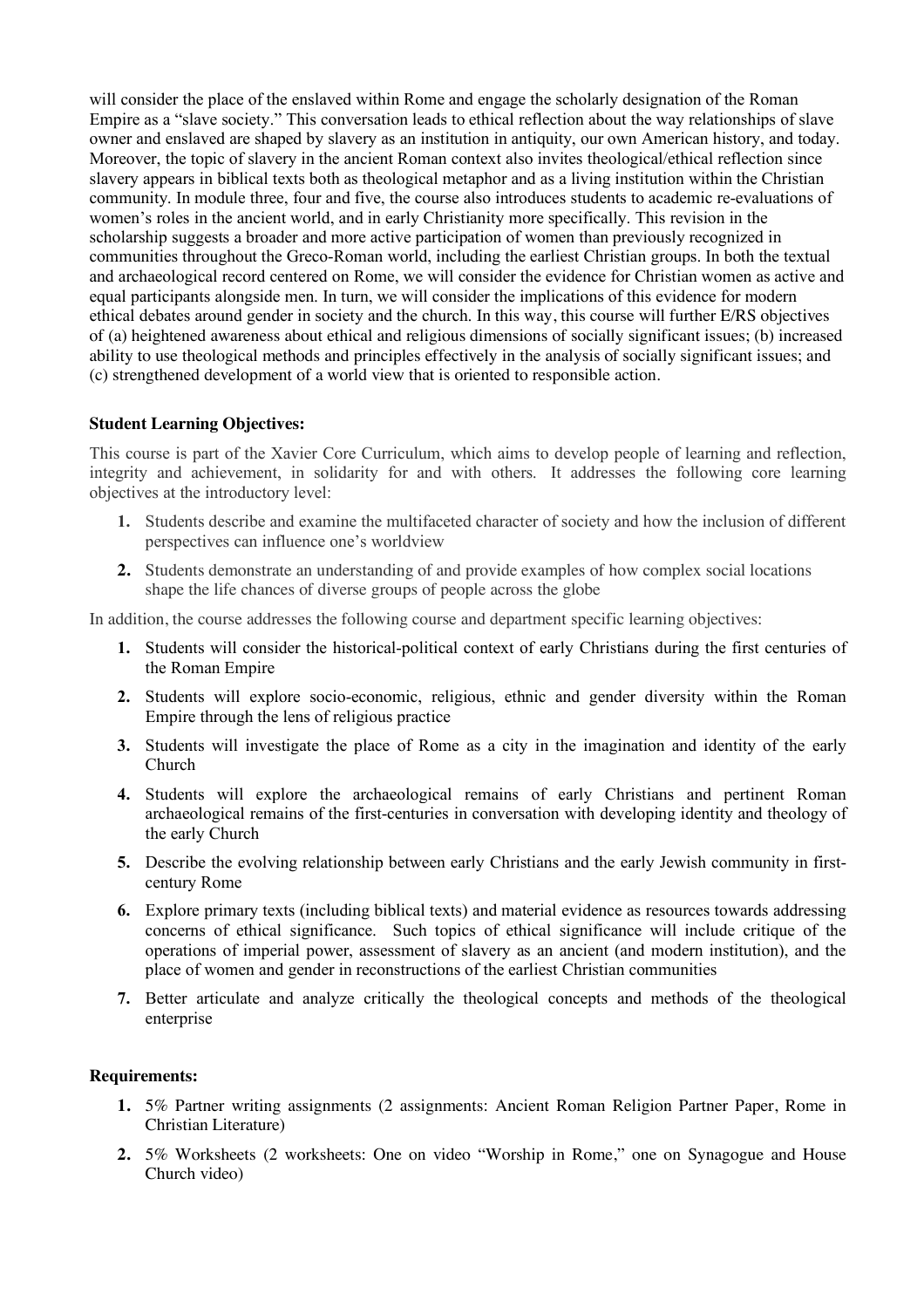- **3.** 20% Short individual writing assignments (5 assignments over: Letter to the Romans, Jewish Symbols, "Christians and the Arena," "Art of the Catacombs," and "Reading Gender in the Roman World")
- **4.** 20% Reading Questions (5 assignments over Hope, Walters, Horsley, Rutgers, and Fantham readings)
- **5.** 15% Quizzes (1 library quiz "Evaluating Websites" and 3 Quizzes over: Forum, "Graves of the Martyrs," and the MacDonald and Biblical selections)
- **6.** 10% Discussions (Postings to five discussions: Roman slavery, Jewish-Christian relations through the post-colonial lens, Gladiators, Politics of the Catacombs, and Greek Chapel)
- **7.** 25% Site Presentation and Paper

#### **Academic Honesty:**

This class will require very strict standards of honesty regarding the work that you put your name to for the class. In this class, questionable academic honesty will mainly relate to cheating on any tests and quizzes, as well as any quotation of someone's words or ideas without giving them direct credit in your papers. I will adhere closely to Xavier's policy for academic honesty, a policy that states in part:

The pursuit of truth demands high standards of personal honesty. Academic and professional life requires a trust based upon integrity of the written and spoken word. Accordingly, violations of certain standards of ethical behavior will not be tolerated at Xavier University. These include theft, cheating, plagiarism, unauthorized assistance in assignments and tests, unauthorized copying of computer software, the falsification of results and material submitted in reports or admission and registration documents, and the falsification of any academic record, including letters of recommendation. All work submitted for academic evaluation must be the student's own. Certainly, the activities of other scholars will influence all students. However, the direct and unattributed use of another's efforts is prohibited as is the use of any work untruthfully submitted as one's own. Penalties for violations of this policy may include a zero for that assignment or test, an "F" in the course and expulsion from the University.

\*\*While I will try to follow the syllabus as written throughout the semester, I reserve the right to make alterations as necessary.

### **Theology Department Grading Policy**

Grades indicate a professor's assessment of a student's academic performance and not a student's effort. In accordance with University policy, letter grades in <u>undergraduate</u> theology courses mean the following:

A = Exceptional academic performance (that is, uncommonly high academic achievement, which demonstrates mastery of the subject matter, uncommon skills in critical analysis and effective communication, and imagination)

B = Good academic performance (that is, high quality academic achievement; demonstrated competency in the discipline above the average or standard)

 $C =$  Satisfactory academic performance (that is, academic achievement that meets an average or standard level of competency in the discipline)

 $D =$  Minimal academic performance, sufficient to pass

 $F =$ Failure

In accordance with University policy, letter grades in graduate theology courses mean the following:

A = Exceptional academic performance (that is, uncommonly high academic achievement, which demonstrates mastery of the subject matter, uncommon skills in critical analysis and effective communication, and imagination)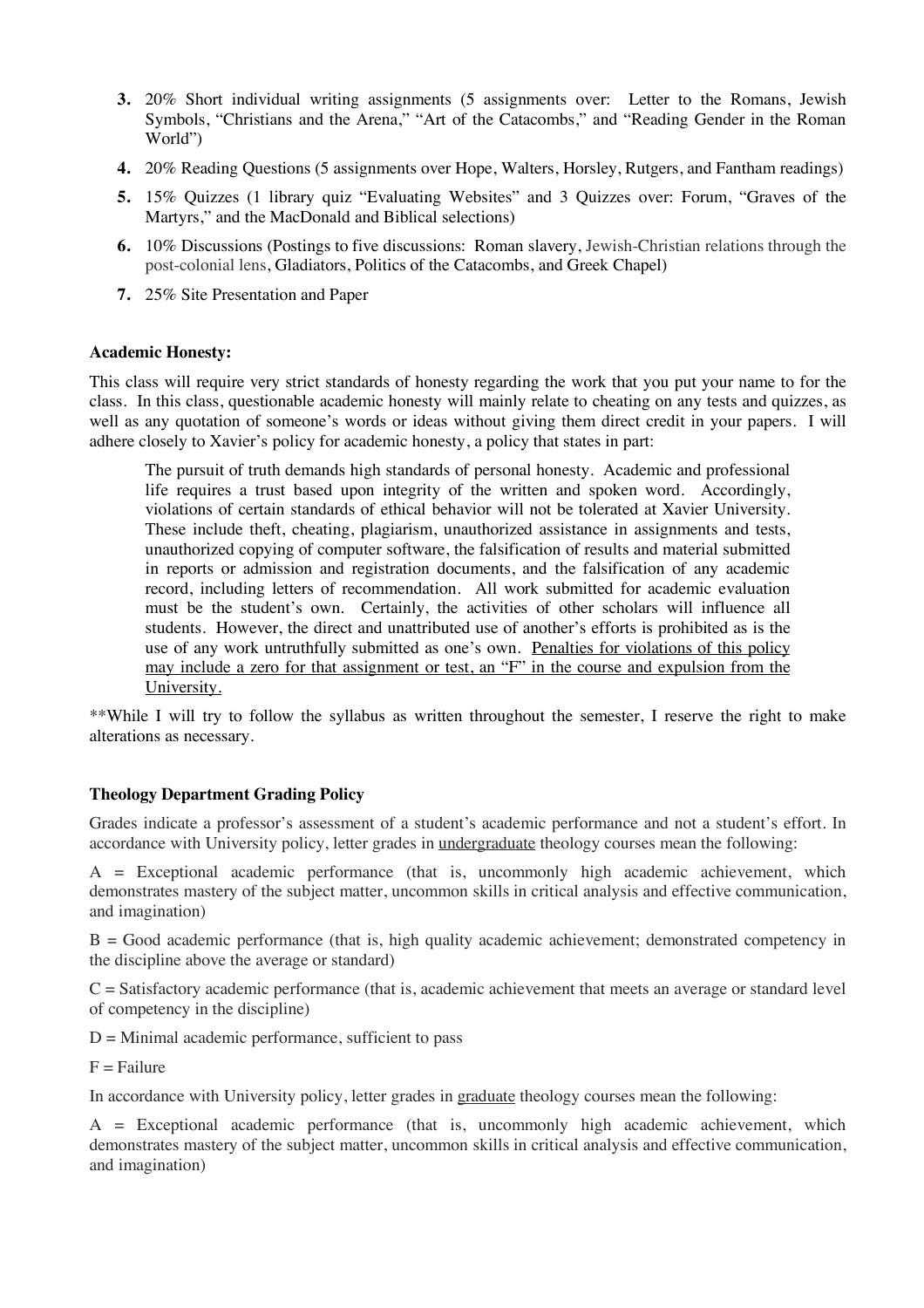$B = Good academic performance$  (that is, high quality academic achievement; demonstrated competency in the discipline above the average or standard)

 $C =$  Marginally satisfactory academic performance (that is, academic achievement that meets the minimum level of competency in the discipline)

 $F =$ Failure.

If a course uses number grades, an 8-point scale determines the final letter grade for the course: A=92-100; B=84-91; C=76-83; D=68=75; F-67 and below. Effective in fall 2005, plus/minus grading may be used in undergraduate as well as in graduate courses. If a theology professor chooses to use plus/minus grades in conjunction with number grades, the following scale applies:  $A=94-100$ ;  $A=-92-93$ ;  $B+=90-91$ ;  $B=87-89$ ;  $B=$ =84-86; C+=82-83; C=79-81; C-=76-78; D+=74-75; D=71-73; D-=68-70.

For reading questions and discussion board postings, students will receive "check" grades, which will correspond to the following:

✓**+** (100%): superior, shows an engagement with the text or question(s), critical reflection and/or excellent writing

 $\checkmark$  (89%): satisfactory, shows an adequate response to text or question(s), some critical reflection and writing without major flaws

✓**(-)** (81%): passing, but in need of improvement in the areas of reflection, engagement, or writing

✓**-** (0%): not completed on time, not completed at all, or undeserving of any credit

#### **Site Visits**

During the time in Rome, the class will visit the following sites:

The Ara Pacis The Pantheon The Forum SS. Giovanni e Paolo (Case Romani) The Catacombs of Priscilla and Domitilla Domus Romane di Palazzo Valenti S. Clemente S. Cecilia The Colosseum Ostia Antica Vatican Museum—Pio Cristiano The Vatican Necropolis

#### **Schedule:**

All reading and assignments are included within the following modules on Canvas. You will be able to access these readings, quizzes, and assignment instructions, and submit assignments on the module page for each of the following weeks. I include the description of these canvas modules below.

#### Module One: Religion and Politics in the Early Roman Empire: May 27-31

This initial module will give you an introduction to the political and religious background of the early Roman Empire—the context for the rise of early Christianity. Within this module, you will gain a greater sense of the circumstances that fostered the development of the Empire and its spread throughout the Mediterranean region. You will also learn about the connection between religion and politics in the often oppressive practices of the empire, and investigate one symbolic location for this connection in the Roman Forum. Finally, you will engage the designation of Rome as a "slave society," considering the way in which imperial expansion served to increase the number and reliance on slavery in the empire. In this unit, and in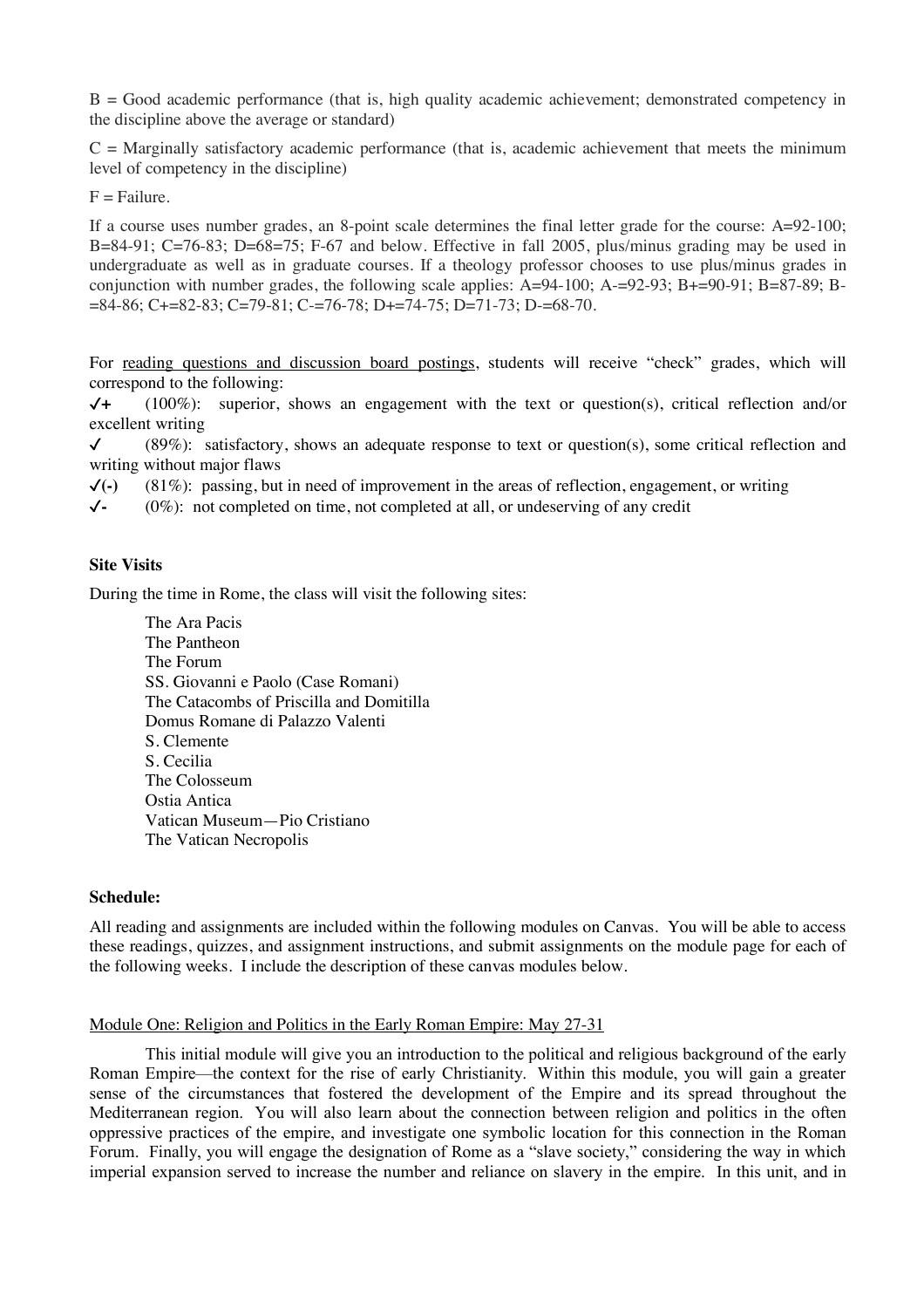the unit on martyrdom, you will consider what the ubiquity of slaves in Roman society meant for relationships between free and enslaved.

After completing this module, you will be able to:

- Chart the growth of the Roman Empire in the first century, along with the development of the authority of the emperor
- Describe the relationship between politics and religion in Rome
- Explore the ways in which Rome's status as a "slave society" manifested in economics, power relationships and the experience of the enslaved.
- Explore the Roman Forum as a location, which registers the connection of politics and religion in ancient Rome- and a site that bears witness to religious and political change over time.

## **Module One Due Dates**

| Date: | Type of Item Due  | Title of Item Due                                   |
|-------|-------------------|-----------------------------------------------------|
| 5/27  | Worksheet         | Worksheet over Worship in Rome Video                |
| 5/27  | Quiz              | Library quiz "Evaluating Websites"                  |
| 5/28  | Reading questions | Reading questions over Hope reading                 |
| 5/29  | Short paper       | Ancient Roman Religion partner paper                |
| 5/30  | Quiz              | Forum quiz                                          |
| 5/30  | Discussion board  | Ancient slavery, modern slavery comparison/contrast |
|       |                   |                                                     |

## **Readings for Module One**

- Hope, Valerie. "The City of Rome: Capital and Symbol," pp. 63-93 in *Experiencing Rome: Culture, Identity and Power in the Roman Empire*.
- Rives, James. "Religion in the Roman Empire," pp. 245-275 in *Experiencing Rome: Culture, Identity and Power in the Roman Empire*. (This reading provides a juxtaposition of the diversity of polytheistic religion in the ancient world with religious practice and belief in the modern period).
- Entries on the Roman Forum in the *Blue Guide*, *Rome and Environs: An Archaeological Guide*, and *Rome: An Oxford Archaeological Guide*
- Joshel, Sandra. "An Introduction to Roman Slavery," pp. 1-28 in *Slavery in the Roman World.* (Joshel begins this introduction to ancient slavery with a recognition of slavery in the world today, including statistics for human trafficking. Her discussion of ancient slavery includes an explanation of essential similarities regarding the experience of the enslaved across historical periods, as well as differences between ancient slavery and slavery as experienced in the American antebellum period and in the world today).

### Module Two: Jews, Christians, and Rome: June 3-7

This module will give you an introduction to the relationship between Jews and Christians in the early empire and, specifically, in Rome itself. It is difficult, if not impossible, to explain the development of early Christianity in the first centuries without some understanding of that relationship. As the capital of the Empire, Rome seems to have had an especially important role in the developing relationship between Jews, Christians, and their surrounding "pagan" neighbors. In this unit, we will consider the historical and social setting of the Jews and "Christians" in first-century Rome, and trace events that helped distinguish these groups in the first century. Notably, we will analyze the ways the power and practices of the empire in the first century served to separate these two vulnerable religious minorities. Our work will also consider the meeting places of these groups in Rome, and connect our textual evidence with archaeological remains in Rome and its environs for the early synagogue and house church.

After completing this module, you will be able to:

- Describe changes in the relationship between Jews, Christians, and Romans in the first century
- Name and explain the impact of particular historical events on these relationships
- Consider the way that events of the first-century continue to impact the relationship between Jews and Christians today
- Connect textual description with archaeological materials to better understand the meeting places of the earliest Jews and Christians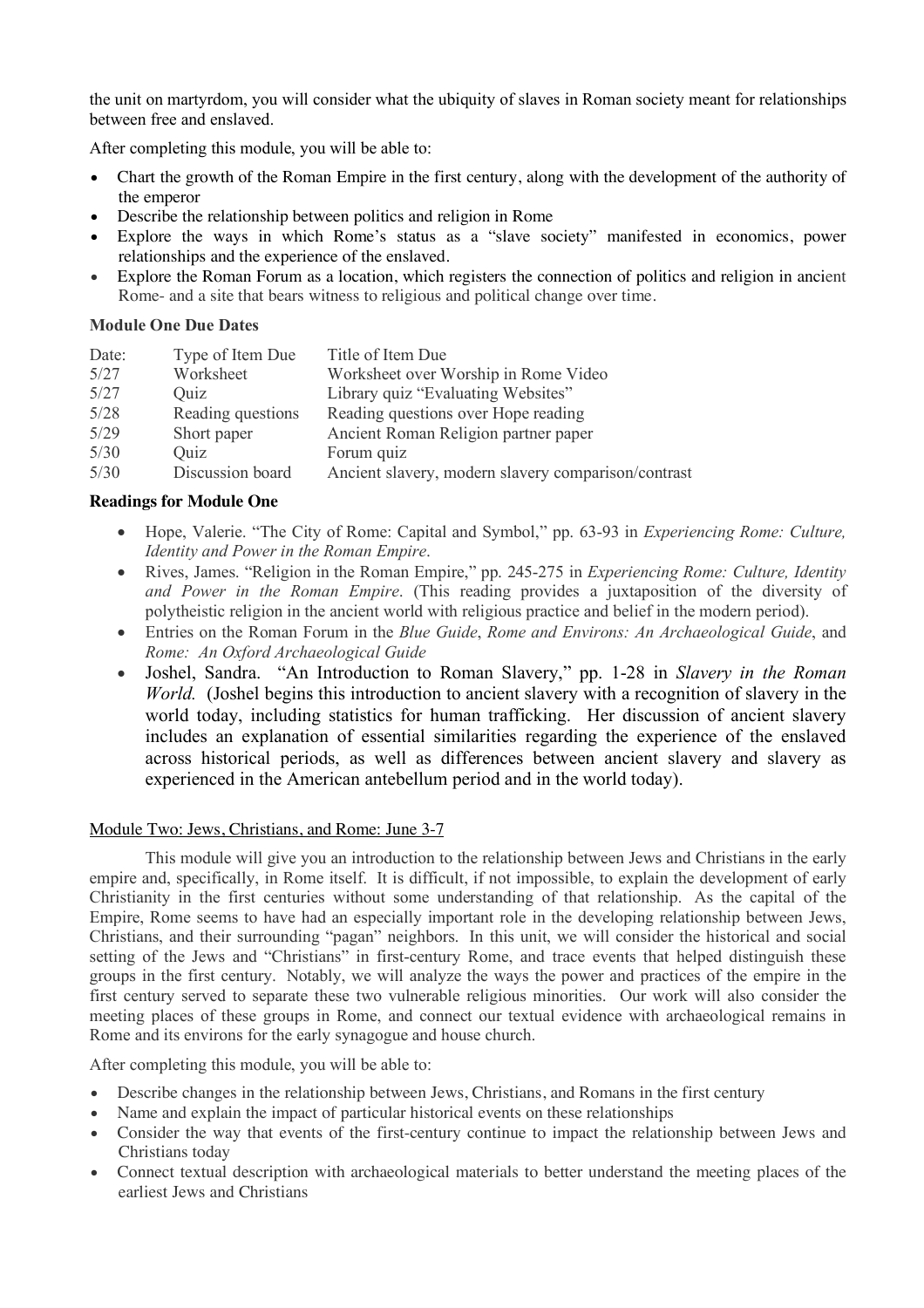### **Module Two Due Dates**

| Date: | Type of Item Due         | Title of Item Due                                                    |
|-------|--------------------------|----------------------------------------------------------------------|
| 6/3   | <b>Reading Questions</b> | Reading questions over Walters reading                               |
| 6/4   | Writing assignment       | Short paper on the theology of Romans and anti-Judaism/anti-semitism |
| 6/5   | Video Worksheet          | Worksheet over "From House Churches to Basilicas"                    |
| 6/5   | Discussion board         | Jewish-Christian relations through the post-colonial lens            |
| 6/6   |                          | Symbol Assignment Jewish symbol identification                       |

### **Readings for Module Two**

- Walters, James. "Romans, Jews, and Christians: The Impact of the Romans on Jewish/Christian Relations in First-Century Rome," pp 175-195 in Judaism and Christianity in First Century Rome.
- The Letter to the Romans
- Ehrman, Bart. "The Gospel According to Paul: The Letter to the Romans," pp. 348-360 in *The New Testament: A Historical Introduction to the Early Christian Writings*.
- Dube, Musa. "Savior of this World but not of this World: A Postcolonial Reading of Spatial Construction in John," pp. 118-135 in *The Postcolonial Bible*. (This reading considers the way in which the Gospel of John replicates the rhetoric of colonial domination towards making ultimate claims of power for Jesus and his followers at the expense of another colonized group- the Jewish people. Dube insists that such formulations must be contextualized by the imperial Roman context of the first century, as she also considers the contribution that this gospel by a colonized subject has made towards the subjugation of colonized people in the modern period).

### Module Three: Martyrdom: June 10-14

The experience and representation of martyrdom was a key element in the construction of early Christian identity. In many ways, this martyrdom came to be associated with Rome—not only because many martyrs are remembered as dying in Rome itself, but also because Rome was the center for imperial power and authority that threatened the early Christian community. In this unit, you will consider the growth of the Roman Empire in the first centuries BCE and CE, and the concurrent development of the amphitheater as a location of punishment and entertainment. Both these developments had a critical impact on the Christian martyrdom that began in the first century CE. In the last part of the unit, you will consider early Christian texts and practice regarding martyrdom. We will discuss these texts and practices in conversation with visits to the Colosseum and the catacombs.

After completing this module, you will be able to:

- Explain the means and methods of Roman imperial territorial growth in the first centuries
- Evaluate different portrayals of Rome in early Christian texts for information about developing Christian identity
- List common elements in the textual portrayal of Christian martyrdom and connect those elements with developing theology and material practices witnessed in the catacombs

### **Module Three Due Dates**

| Date: | Type of Item Due         | Title of Item Due                                                     |
|-------|--------------------------|-----------------------------------------------------------------------|
| 6/10  | <b>Reading Questions</b> | Reading questions Horsley reading                                     |
| 6/11  | Discussion board         | Gladiators, slave and (rarely) free                                   |
| 6/12  |                          | Writing Assignment Written assignment over "Christians and the Arena" |
| 6/12  | Ouiz                     | Quiz over "The Graves of the Martyrs"                                 |
| 6/13  | Partner Exercise         | Partner exercise on Rome in Christian Literature                      |

### **Readings for Module Three**

- Horsley, Richard. *Jesus and Empire*, pp. 1-35.
- "The Life of a Gladiator," pp. 120-158 in *The Roman Games: A Sourcebook*.
- "Christians and the Arena," pp. 160-188 in *The Roman Games: A Sourcebook*. (This reading provides some of the most critical primary texts concerning early Christian martyrdom. These primary texts are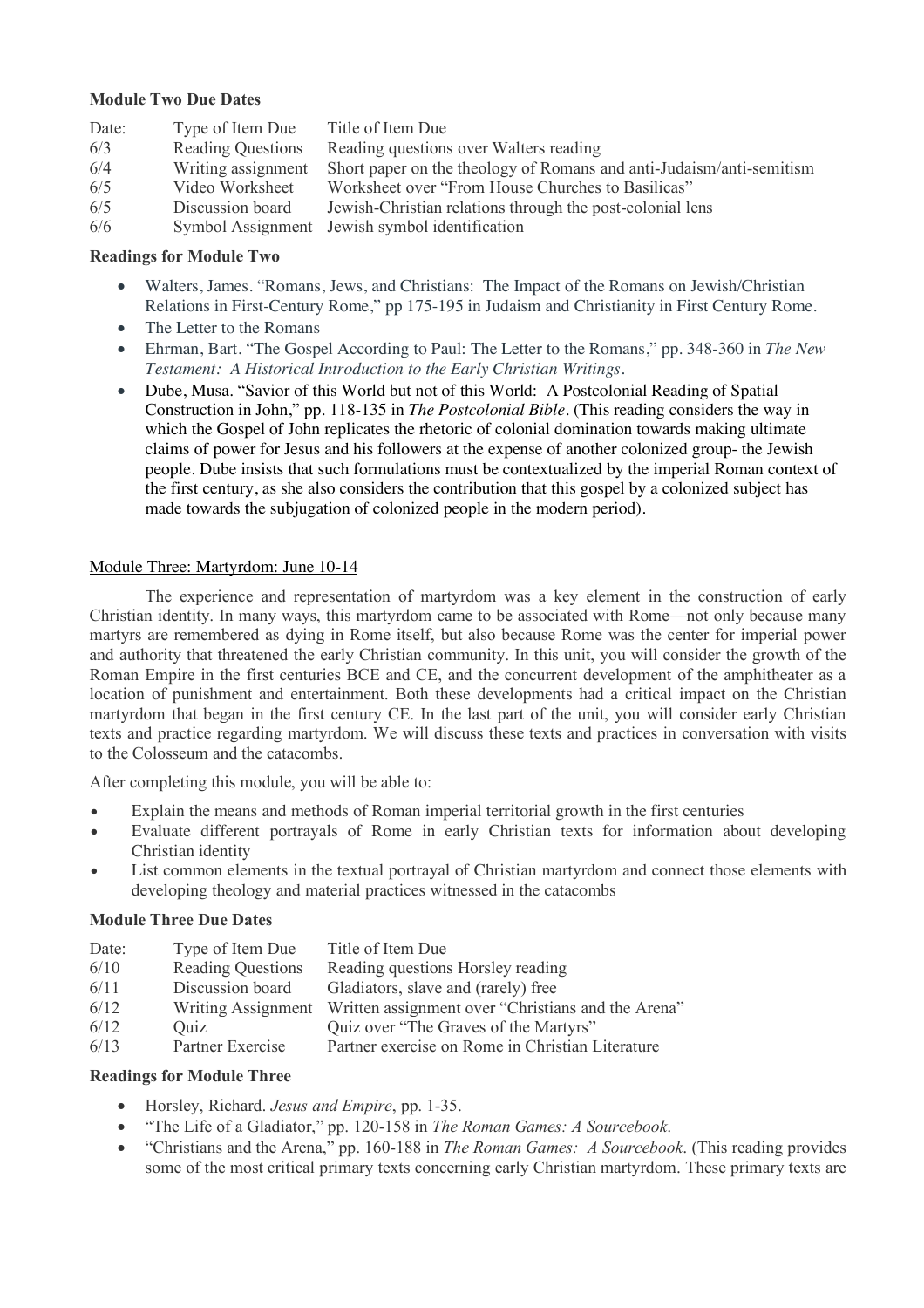contextualized by scholarly analysis that addresses a range of issues and concerns raised by the primary texts, including the role of gender and social status within early martyr accounts.)

- Rutgers, Leonard. "The Graves of the Martyrs in the Catacombs," pp. 73-81 in *Subterranean Rome*.
- Passages from Revelation, Ignatius- *To the Roman*s, *1 Clement*, Romans

#### Module Four: Catacombs and Christian Identity (June 17-21)

The catacombs offer the most extensive archaeological witness to early Christianity in Rome—or any other location. Christian burials in the catacombs provide critical information for understanding early Christianity in the art, inscriptions, shrines, and the nature of the burials themselves found in this location. In this unit, we will trace the development of Christian burial practices in the catacombs. We will also consider the evolution of art in the catacombs and its connection to developing Christian theology and identity. Finally, in conversation with the last module, we will examine the catacombs not just as a site of burial, but as a site for other Christian practices including meals and devotional pilgrimage related to the Christian martyr tradition.

After completing this module, you will be able to:

- Explain changes in burial over the first two centuries CE, and the relationship of these changes to the development of the catacombs as a place of extensive burial
- Consider the catacombs as a witness to the growing Christian community in the first centuries
- Recognize the connection of artistic representation in the catacombs with developments in Christian theology and identity

#### **Module Four Due Dates**

| Date: | Type of Item Due         | Title of Item Due                                       |
|-------|--------------------------|---------------------------------------------------------|
| 6/17  | <b>Reading Questions</b> | Reading questions Rutgers Archaeology reading           |
| 6/18  | Writing Assignment       | Written assignment over Rutgers, "Art of the Catacombs" |
| 6/19  | Catacombs Discussion     | The Politics of the Catacombs – First Posting           |
| 6/20  | Catacombs Discussion     | The Politics of the Catacombs – Response                |

#### **Readings for Module Four**

- Rutgers, Leonard. "The Archaeology of the Catacombs," pp. 42-73 in *Subterranean Rome*.
- Rutgers, Leonard. "The Art of the Catacombs," pp. 82-117 in *Subterranean Rome*.
- Denzey, Nicola. "Pope Damasus, Ear Tickler," pp. 176-204 in *The Bone Gatherers: The Lost Worlds of Early Christian Women*. (This reading explores Pope Damasus' utilization of the catacombs and their sacred martyrs towards building his own political power within the church. Likewise, the reading shows the ways in which Damasus' work to harnass the (male) martyrs' authority towards patriarchal centralization accompanies a distancing of women from authoritative roles within the church. You will use this reading towards addressing instances in which martyrdom and gender are utilized towards political goals in our modern context).

#### Module Five: Roman Women, Christian Women (June 24-June 28)

During the last decades, there has been a significant reevaluation of women's roles in early Christianity based on textual and archaeological analysis. This reevaluation is part of greater attention to the place of women in the ancient world, and a recognition that their roles far exceeded what scholars earlier understood. Rome—and Italy more broadly—has an important place in this conversation. Paul's greeting to the Roman congregation in Romans 16 suggests women occupied all the leadership positions of the earliest church alongside their male counterparts. Meanwhile, the archaeology of the catacombs opens new possibilities for our vision of women in early Christianity. This week we will consider this evolving vision of women in the earliest Church through our reading of texts and consideration of archaeology.

After completing this module, you will be able to:

- Explain gender as a cultural category in the ancient world, making comparisons between ancient and modern gender constructions.
- Explain how archaeology can be used to expand our vision of women's lives and roles in antiquity.